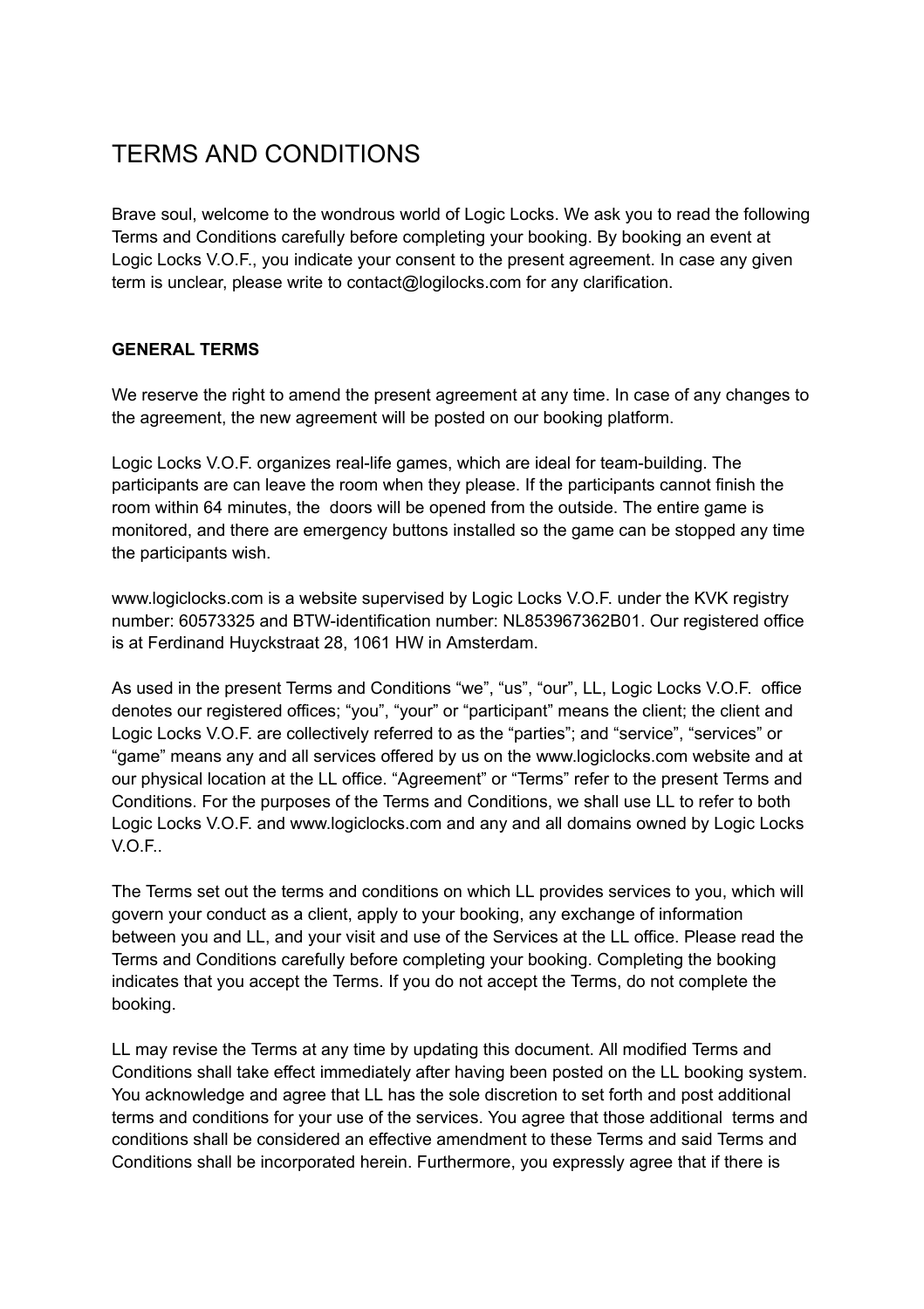any conflict between those additional terms and conditions and the present, the Terms set forth herein shall take primacy.

Any rights not expressly granted in the present Terms are reserved.

# **III. Product Information and Warranties – Changes in the service**

The service will be provided with care and due diligence, in a professional manner and in accordance with the Terms and Conditions. LL has made a conscientious effort to display and describe its services on the website accurately. LL is constantly improving its information, products and services. Consequently, LL cannot and does not guarantee the accuracy or completeness of the information, including prices, specifications, availability and services. You acknowledge and agree that the form and nature of the services which LL provides may change without prior notice to you. LL reserves the right to modify or discontinue the service with or without notice to you or other clients. LL shall not be liable to clients or any third party should LL exercise its right to modify or discontinue the service.

# **IV. Cancelation Policy**

If the client is unable to attend the service, then he/she is obliged to send a notice to contact@logiclocks.com A refund will only be carried out if Logic Locks is notified about the cancellation 72 hours prior to the time of the booking. LL will then return the amount of money paid for the service within 14 days.

If the client wishes to reschedule the booking appointment, the client needs to notify LL 72 hours prior to the booking appointment, a reschedule will be made at no further cost to the client.

In the case that the client wishes to reschedule an appointment between 72 and 24 hours of said appointment, the client needs to pay  $\epsilon$ 50,- extra to LL in order to book the new appointment.

Reschedulings made by the client 24 hours before the booking appointment is not possible, the booking appointment will then count as 'cancelled' and no refund will be made by LL.

## *THE SERVICE*

LL provides an interactive entertainment service, meaning that the clients are active participants of the service. The services offered are escape room experiences and other real-life games. The active service takes 90 minutes, in which the participants are put into a room from which they have to escape within the set time. The rooms are creatively designed with keys, codes and puzzles hidden in them, which the participant have to find and use in order to escape. Excellent teamwork, proper communication, coordination and creative thinking are necessary to master the game and complete the mission in time. If the participants cannot escape within the set time the doors are opened from the outside. The entire game is monitored, thus it can be stopped at any time and the doors can be opened if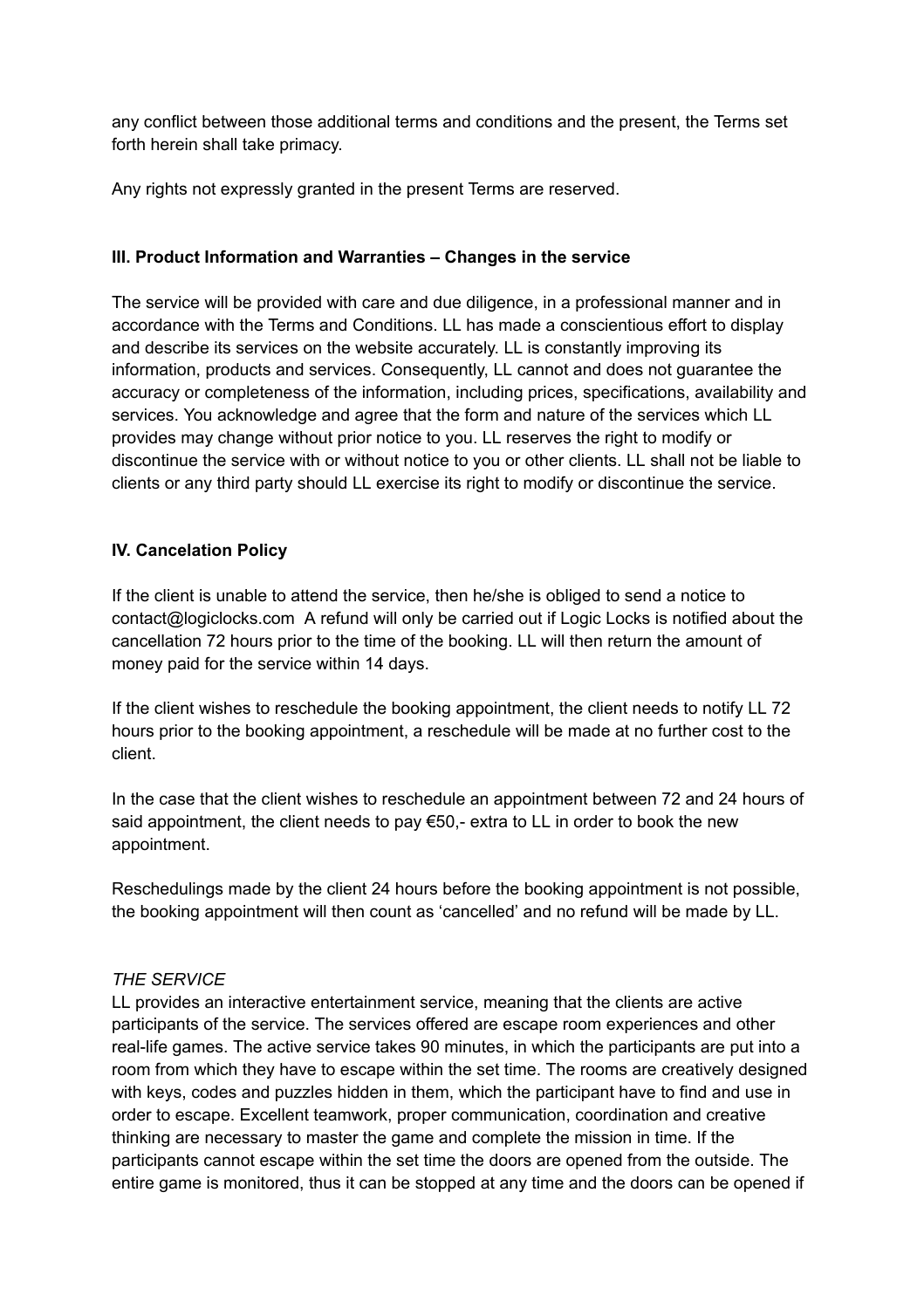the participants require this at any time. The players might interact with actors and operators during their experiences. As the game involves moving through cramped spaces, unexpected scares, interacting with props and the environment there is a minimum risk of injury that cannot be excluded. Clients agree to participate in the services offered by LL on their own responsibility and release LL, its employees and any party acting on behalf of LL of any liability as detailed in Clause VI.

## *LIMITATION OF LIABILITY*

Clients participate in the services offered by LL on their own responsibility. LL has no direct control and shall not be liable for any direct, indirect, incidental, special, or consequential damages, personal injuries or property loss arising from or in any way connected to participating in or using the services and/or facilities of LL. You release LL, its employees or any person acting on behalf of LL from all claims, demands and damages (actual and consequential) of any kind and nature, known and unknown, suspected and unsuspected, disclosed and undisclosed, arising out of or in any way connected with the above-mentioned. This further includes reasonable attorneys' fees, made by any third party due to or arising out of your negligence, breach of these Terms, or violation of any law or the rights of a third party. The client does hereby further agree to abide by all the conditions, instructions and rules that are presented by LL.

# *COMPLAINT MANAGEMENT AND PROBLEM RESOLUTION*

LL is dedicated to effective and prompt complaint management, problem resolution and the analysis and mitigation of the root causes of complaints. A complaint or a dispute between you and LL has to be expressed by sending an e-mail to contact@logiclocks.com. LL is committed to provide an answer in 30 calendar days. LL will attempt to resolve any disputes you have with us or our employees.

# **VII. Copyright, Protection of Intellectual Property Content**

You are permitted to view, print and download extracts from LL for your own use on the basis that:

- No documents or related graphics on the website are modified in any way;
- No graphics on the website are used separately from the corresponding text; and
- Our copyright notices and this permission notice appear in all copies.

Unless otherwise provided, the copyright and other intellectual property rights in all material on the website (including, but without being limited to, photographs and graphical images) are owned by LL. Unless agreed otherwise, any use of extracts from the website other than in accordance with Clause VII. is prohibited, and in case you breach Clause VII., your permission to use the website automatically terminates and you are obliged to immediately destroy any downloaded or printed extracts from the website. Preferably with fire but other viable methods are also acceptable. Subject to Clause VII., no part of the website may be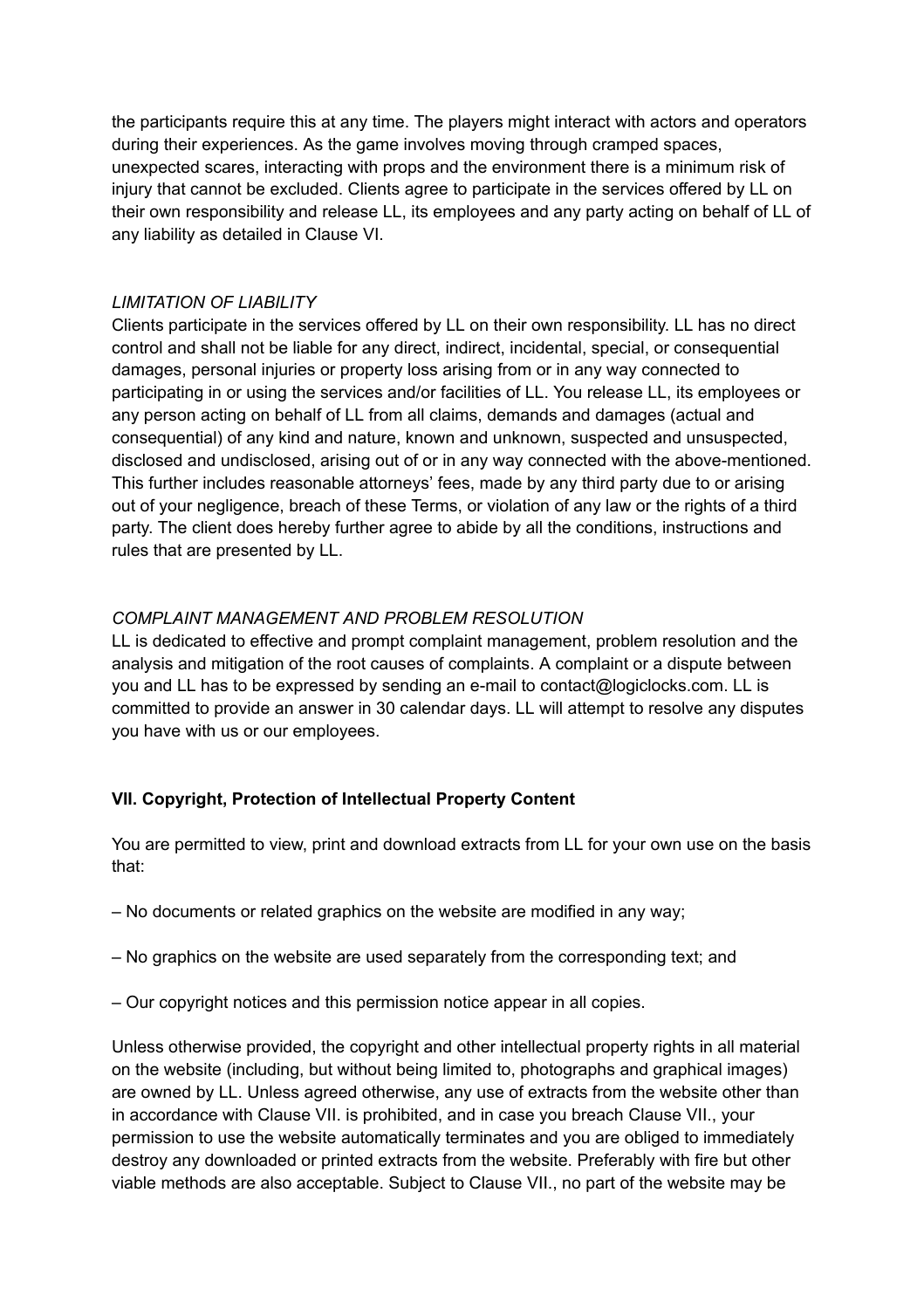reproduced or stored on any other website or included in any public or private electronic retrieval system or service without our prior written permission.

The LL website contains text, trademarks, trade names, trade dress, copyrighted material, service marks, domain names, inventions, know-how, potential patentable business method material, design logos, phrases, names, logos, code, software, programs, routines, libraries, tools, as developed and operated by LL as well as all developments, modifications and enhancements of the same and any documentation (user guides, descriptions, manuals, presentation and any other kind of document and under any form) relating thereto, or other indication of ownership which, unless otherwise indicated and/or provided pursuant to a third party licence, are LL's sole property and LL retains all appurtenant rights, interests and title thereto and are protected by international copyright laws. The LL intellectual property rights cover (without limitation) all copyrights, moral rights, patents, trademarks, trade secrets and design rights and any other intellectual property rights, whether registered or unregistered.

The compilation (meaning the collection, arrangement, and assembly) of all content on this website is the exclusive property of LL and is protected by international copyright laws. LL also claims ownership rights under the copyright and trademark laws with regard to the "look", "feel", "appearance" and "graphic function" of this website including but not limited to its colour combinations, layouts and designs.

LL grants you permission to view and use content and software made available to you on the website in connection with your use of the website. Any other use, including the reproduction, modification, distribution, sale, transmission, republication, display, or performance, of the content and software of this website or the use of it in any other way for public or commercial purpose is strictly prohibited.

You shall not use or register any domain name that is identical to or similar to any of these marks. You agree that you shall not acquire the word "Logic Locks V.O.F." or may be confused with it on Google AdWords or any similar Internet advertising service.

All other trademarks, service marks and copyrights are held by their rightful owners.

## **VIII. Confidentiality/Non-Disclosure**

During the use of the services, LL may disclose to you, or you may otherwise learn of or discover, LL's documents, business practices, management styles, day-to-day business operations, capabilities, systems, current and future strategies, marketing information, financial information, software, technologies, processes, procedures, methods and applications, or other aspects of LL's business. You hereby agree and acknowledge that any and all of this information is confidential and shall be LL's sole and exclusive intellectual property and proprietary information. You agree to use LL's information only for the specific purposes as allowed by the performance of these Terms and Conditions. Any disclosure of our information to a third party (specifically including a direct competitor) is strictly prohibited and will be challenged in a court of law. All obligations contained herein will survive the termination of these Terms. Furthermore, you acknowledge that LL's information is proprietary, confidential and extremely valuable to LL, and that LL would be materially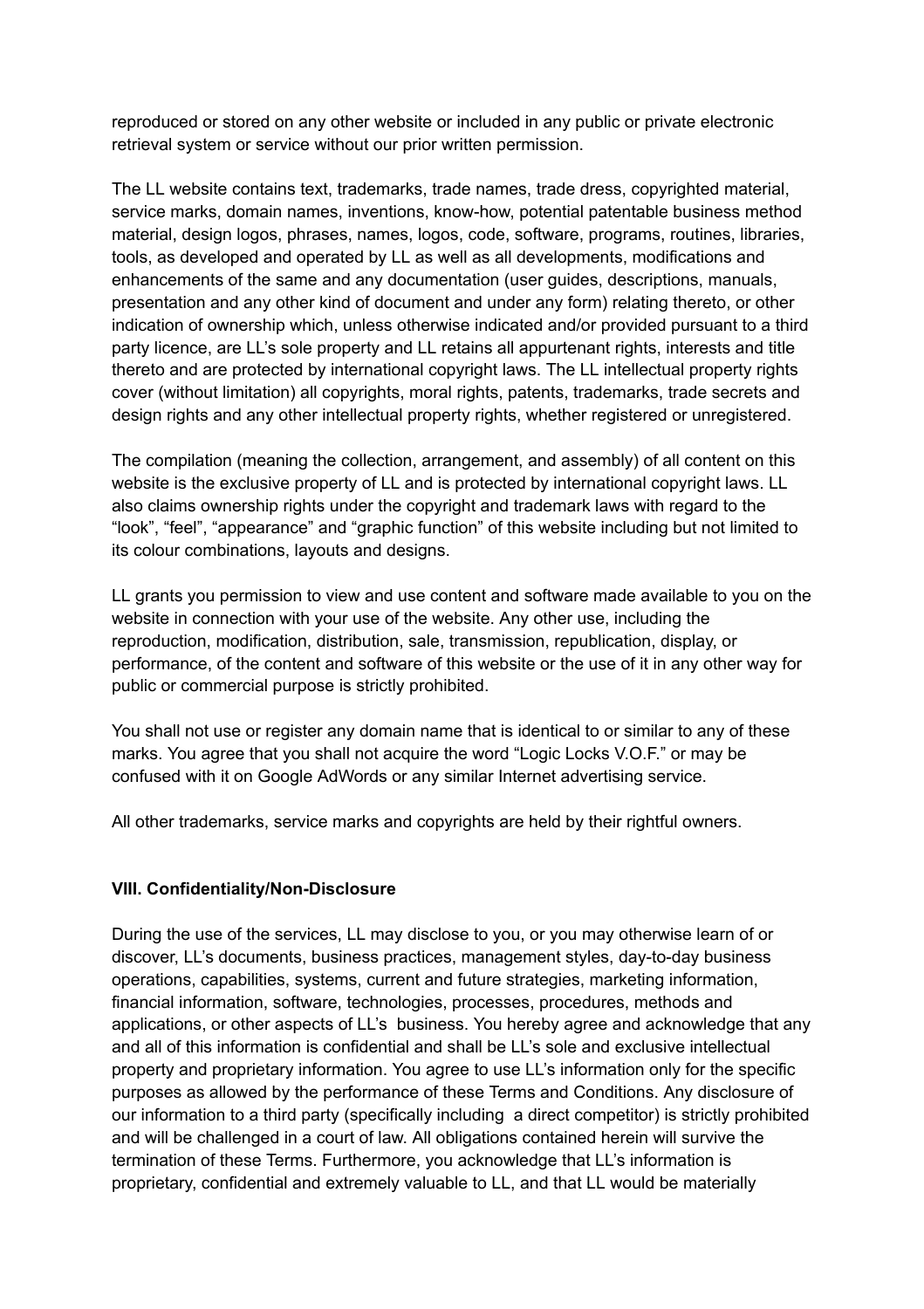damaged by your disclosure of LL information. You acknowledge and agree that monetary damages provide an insufficient remedy for the breach of this confidentiality obligation, and that LL shall be entitled to injunctive relief in relation to the breach or the threatened breach, in addition to any other legal or equitable remedy and without the necessity of proving actual damages.

#### *INFORMATION ABOUT YOU AND YOUR VISITS TO THE WEBSITE*

Generally, you can visit LL's website without entering any personal information. You are only required to provide contact information to complete a service booking or if you would like to send us an email through our webpage (name and email address necessary). Any information you provide in your bookings or email on www.logiclocks.com, and will be processed in accordance with our Privacy Policy, Clause XVI. By booking our service you consent to such processing.

## *RECORD KEEPING*

LL reserves the right to keep all records of any and all transactions and communications between you and LL for administration purposes.

## *REJECTION OF SERVICE*

LL reserves the right to refuse the service or cancel the booking of a client at any time and without prior notice. LL may, at its sole discretion, immediately deny a client's booking if the client's conduct fails to respect and abide by this Agreement.

An event that may result in the refusal of service or booking cancellation can include but is not limited to: client conducts inappropriate communications with one of LL's employees, agents, affiliates or partners; behaves inappropriately any other way; the client is in no fit condition to participate in the service, i.e. is under the influence of some substance.

## **XII. Unsolicited Idea Submission**

LL welcomes any comments, messages and feedback from users regarding the LL services, facilities and website. However, LL's policy does not allow LL to accept or consider ideas, suggestions, or proposals other than those LL specifically requests. The intent of this policy is to avoid the possibility of future misunderstandings when new functionalities and features developed internally by LL might be similar or even identical to your idea.

If you do send LL an unsolicited suggestion, idea, or proposal, or if you send, at the request of LL, a comment or suggestion to improve the LL services, facilities or website, You agree that: (1) your submissions and their contents will automatically become the property of LL without any compensation to you; (2) LL may use or redistribute the submissions and their contents for any purpose and in any way; (3) there is no obligation for LL to review the submission; and (4) there is no obligation to keep any submissions confidential.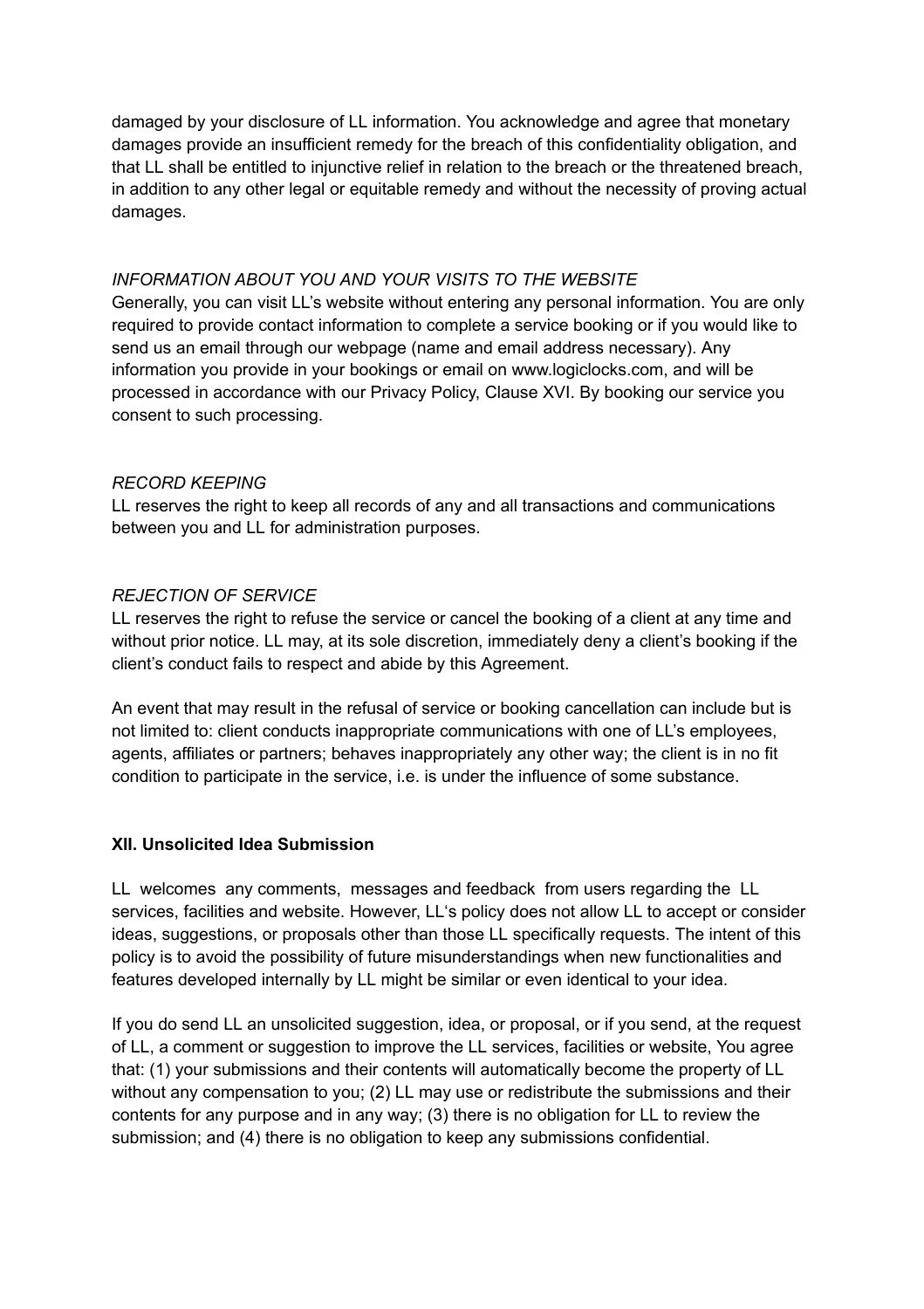By sending any how-to or product information or material, you grant LL an unrestricted, irrevocable licence to use, reproduce, display, perform, modify, transmit and distribute materials or information, and you represent and warrant that you own or otherwise control all of the rights to such information or materials and that LL is free to use ideas, concepts, know-how or techniques that you send us for any purpose. We will not release your name or otherwise publicize the fact that you submitted materials or other information to us unless we obtain your permission to use your name or we are required to do so by law.

## **XIII. Links to and from Other Websites**

If you would like to link to the LL website, you may only do so on the basis that you link to, but do not replicate, the website, and are subject to the following conditions:

– You do not remove, distort or otherwise alter the size or appearance of any logos used by us on the website;

– You do not create a frame or any other browser or border environment around the website;

– You do not in any way imply that we are endorsing any products or services other than our own;

– You do not misrepresent your relationship with us nor present any other false information about it;

– You do not otherwise use any trademarks owned by LL (whether these are registered or unregistered) which are displayed on the website without our prior and express written permission; and

– Your website does not contain content that we, in our sole discretion, consider to be distasteful, offensive or controversial, in infringement of any intellectual property rights or other rights of any other person or which does not otherwise comply with all applicable laws and regulations.

We expressly reserve the right to revoke the rights granted in Clause XIII. for breach of the Terms and to take any action that we deem appropriate.

You shall fully compensate us for any loss or damage that we may suffer for breach of Clause XIII.

# **XIV. Messages and Marketing**

You authorise LL to send, by e-mail or by any other way, any advertising communication or any other kind of marketing and commercial information in relation to LL to the e-mail addresses and other contact details as communicated to LL.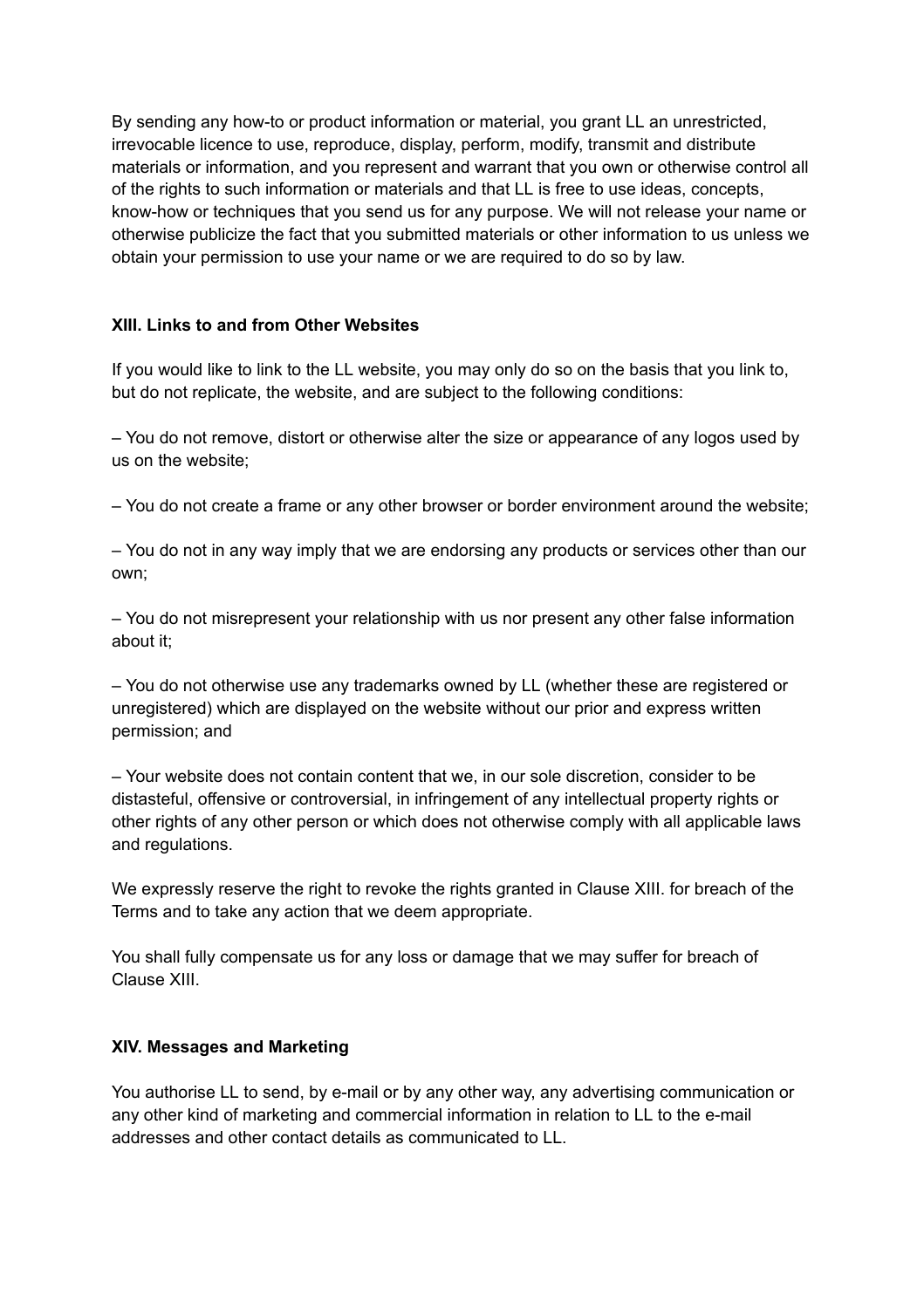Either party may publicly use and make reference to the other party's name and trademarks and the existence of their contractual relationship, for any commercial purpose and in any publication, unless the other party instructs otherwise in writing within 5 days from its approval of the present Terms.

# *DISCLAIMER*

You assume all responsibility and risk for the use of this website, booking interface and our services. This website is and our services are provided by LL on an "as is" basis. LL and its subsidiaries make no representations or warranties of any kind, express or implied, as to the operation of this website or the information, content, materials, or services included on this website. To the full extent permissible by applicable law, LL and its subsidiaries disclaim all warranties, express or implied, including, but not limited to, implied warranties of merchantability and fitness for a particular purpose, non-infringement of intellectual property rights or other proprietary rights, and freedom from errors, viruses, bugs, or other harmful components.

LL and its subsidiaries will not be liable for any damages of any kind incurred by any person or entity arising from the use of this website and/or our services, including, but not limited to, direct, indirect, special, incidental, consequential loss or damages, or damages resulting from loss of use, data, business, goodwill, revenue, profits, contracts, anticipated savings, wasted management or office time, or business interruption arising out of or in any way connected with the use of this website, any delays on the website, or the the inability to use the website, any portion thereof, or any hyperlinked website, whether based on contract, tort, negligence, breach of contract, strict liability or otherwise, even if LL or any of its subsidiaries have been advised of the possibility of such damages.

# **XVI. Privacy Policy**

When you complete a booking on the LL website you are required to provide your name, email and telephone number as a method of verification. We use your personal information to deliver our services. Personal information you provide to LL through our website will not be shared outside of LL and its controlled subsidiaries and affiliates without your permission. LL will not provide your personal information to a third party; unless, we are obliged to do so by a statutory requirement, legal authority or alike.

With your permission, we may use your personal information gathered via our website to inform you services available at LL. Each e-mail communication we send includes an unsubscribe link allowing you to stop delivery of that type of communication. If you choose to unsubscribe, we will remove you from the relevant list within 15 business days.

## **XVII. Miscellaneous**

You warrant that it is legal for you to view the website in the jurisdiction to which you are subject. You are responsible for compliance with all laws of that jurisdiction, in viewing or using its contents.